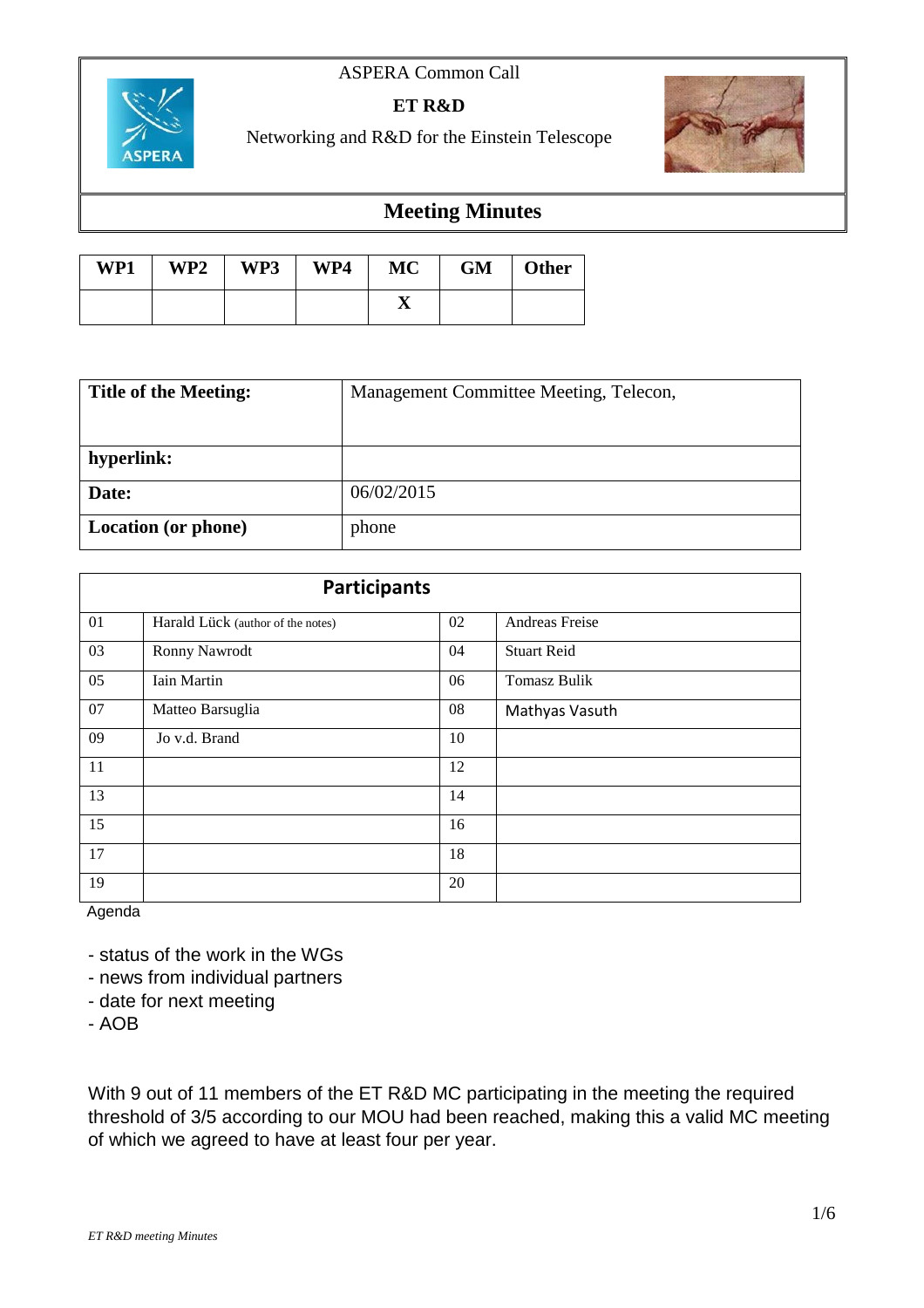Status of the working groups:

No representative of WG1.

WG4: Andreas Freise:

ET LF control scheme mostly done. Now including shot noise in coupling matrix to find out whether noise from cross couplings can be kept sufficiently low.

Filter cavity control scheme not started yet. Will probably rather reinvestigate achievable squeezing levels, where we suspect that intra cavity loss has not been taken into account in design study.

Bham: the student employed last October has now concluded the starting phase and starts working efficiently. Some tasks will slightly be modified following changing interests and requirements.

New algorithm implemented in finesse allowing to speed up mirror map calculation problems on supre computers. Needed when using high mode numbers. Otherwise too slow. Cut computation times down dramatically.

No news from Russian colleagues. Need to check what has been done there. Task for WG leader.

### WG2: Jo v.d. Brand:

New sensors developed in last year. Polish colleagues visited Nikhef several times to calibrate their sensors. Last time three weeks ago. Are now in a position to produce them. Ready around April. Will produce more than 20 sensors and install them for long data recording at various sites. Probably start in Hungary.

Mathyas: Contract with mining company has been signed. Hungarian group is applying for funding to ensure continuing activities.

Thomasz: seismometers are in production. Company assembles electronics.

Jo: the Polish group has made really nice 3D sensors for a good price. People should keep this in mind when such sensors are needed.

No info on activities in the Baksan mine. Need to enquire. Task for WG leader.

Working group 3. Ronny Nawrodt: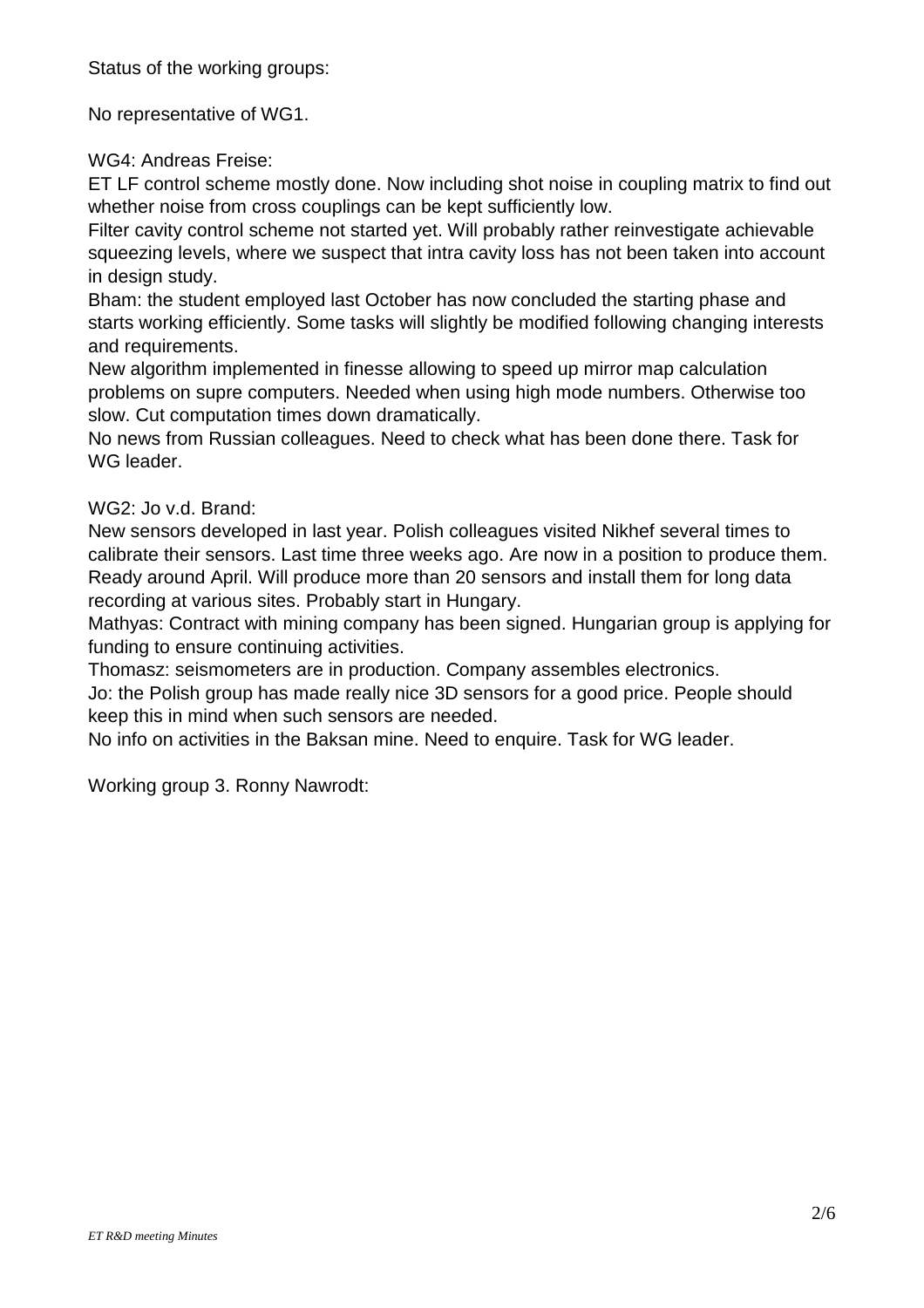## Status WG3 - Optical properties of silicon at cryogenic temperatures



4 tasks:

- 1 Stress induced birefringence
- 2 Homogeneity of parameters in larger samples
- 3 Surface Quality of large samples
- 4 Investigations of WGM resonators

### **Stress induced birefringence**

Glasgow:

7.5 µm based setup for live measurements of stresses/birefringence

Hannover:

cavity-based setup to study birefringence

Jena:  $\bullet$ 

providing cryo-setup for large samples to study birefringence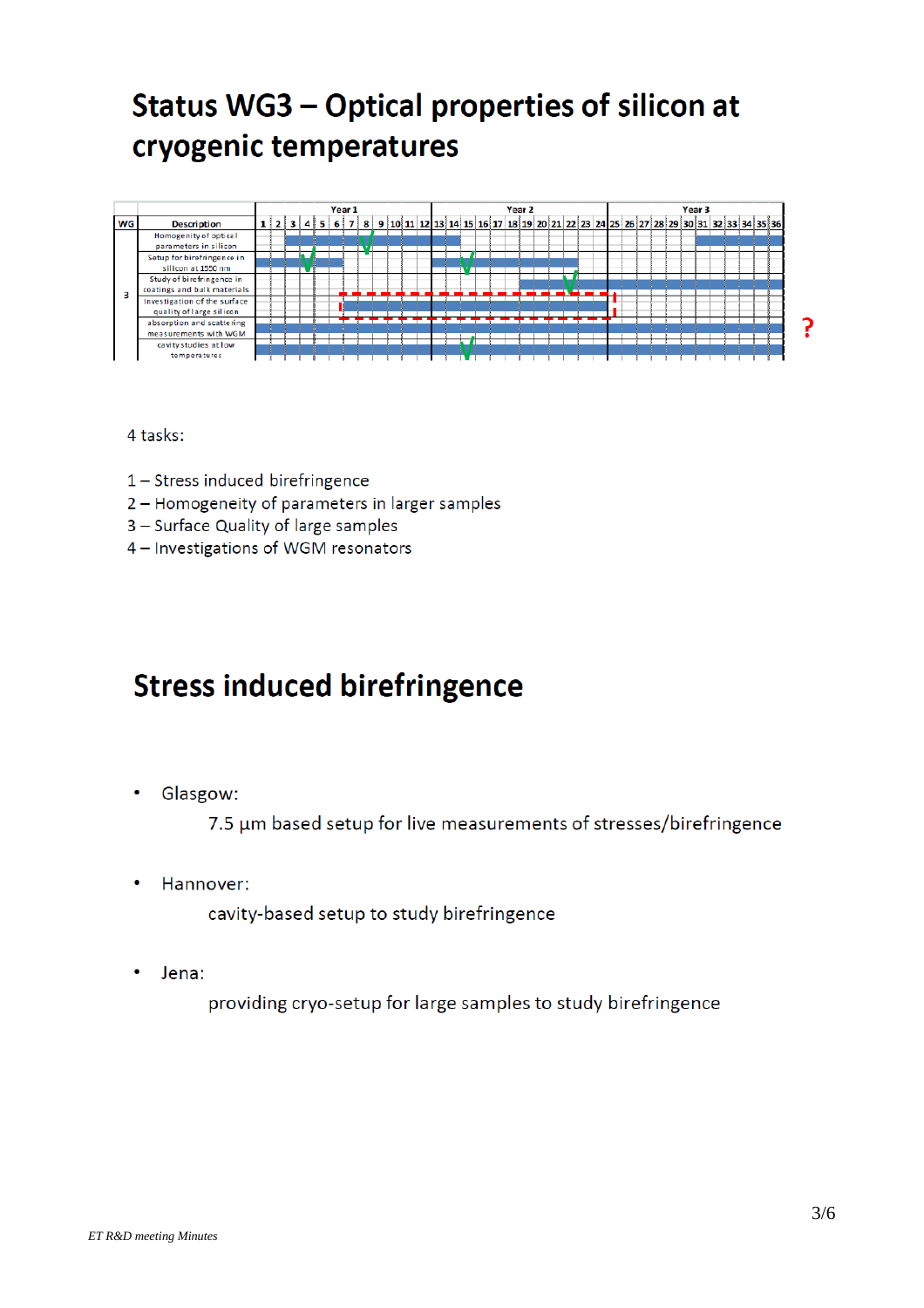### **Stress induced birefringence**





mapping stress in bulk samples

ongoing work:

measurement of photo-elastic coefficients of Si at 1550 nm and cryogenic temperatures

#### to do:

coating induced stress, birefringence at cryogenic temperatures, (annealing)

# **Homogeneity of parameters**

measurement of doping concentration by means of C-V-studies at a Schottky-barrier v 10



resistivity measurements (including cooling to study freeze out)



Temperature (K)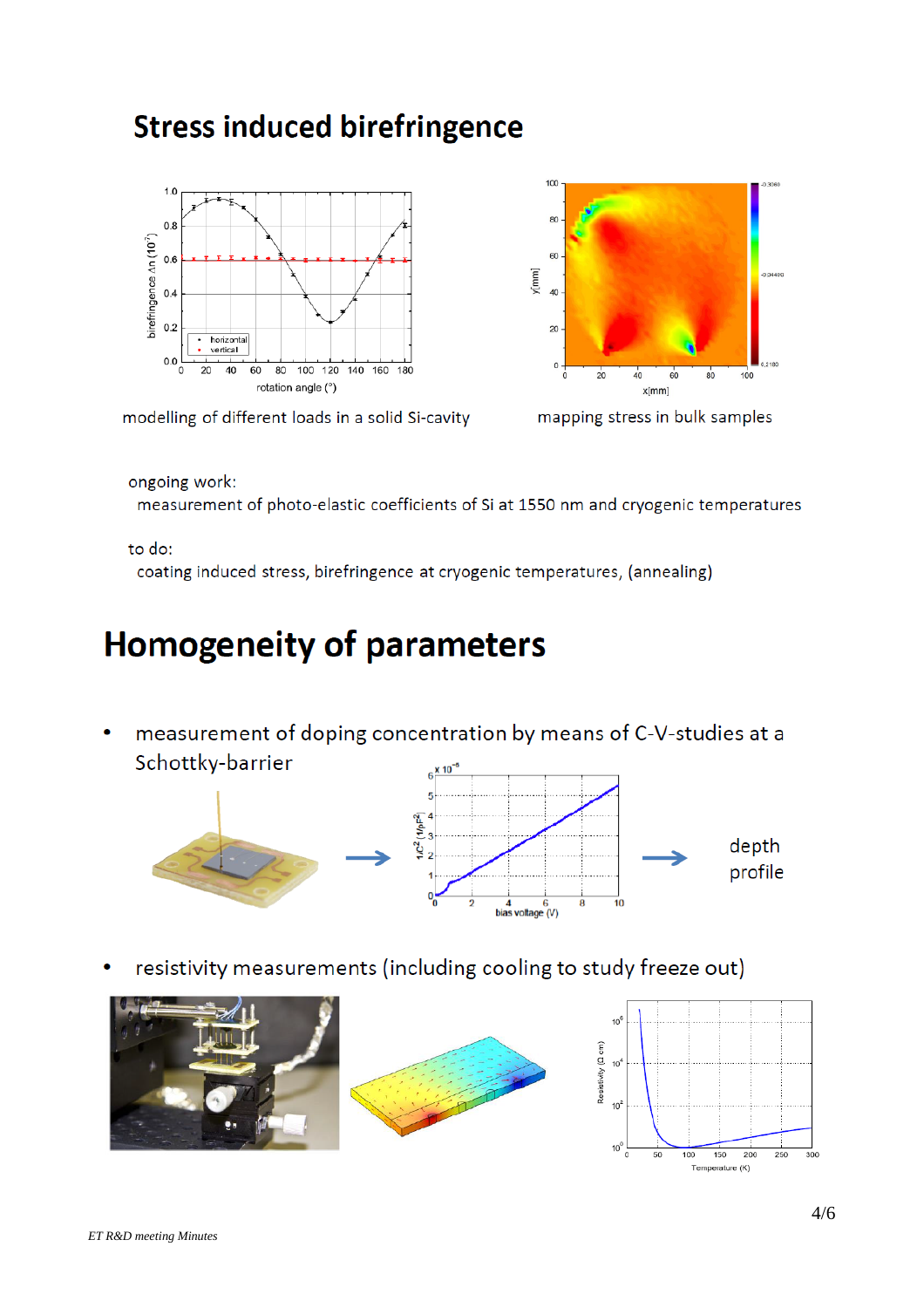## **Ongoing work**

- surface quality of samples
	- amorphous layers?
	- damaged layers?
	- polishing quality?
- whispering gallery mode resonator measurements
	- see status from Russia
- cavity experiment
	- last run needed to be repeated due to damaged coating (status from ET symposium in November 2014)
	- see status from Russia